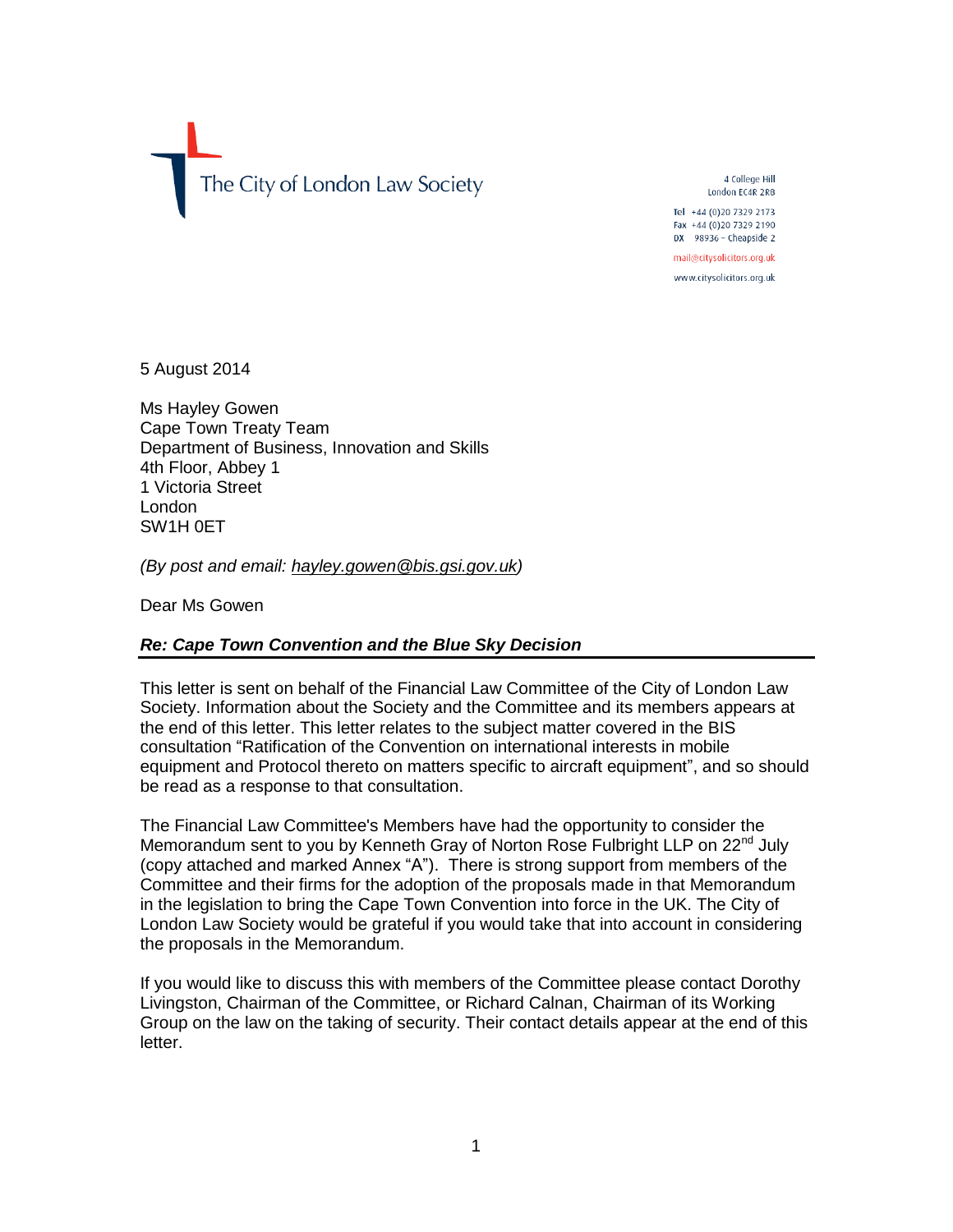*The CLLS*

The City of London Law Society ("CLLS") represents approximately 15,000 City lawyers through individual and corporate membership including some of the largest international law firms in the world. These law firms advise a variety of clients from multinational companies and financial institutions to Government departments, often in relation to complex, multi-jurisdictional legal issues.

The CLLS responds to a variety of consultations on issues of importance to its members through its 19 specialist committees.

Yours sincerely

Most Joyles,

Alasdair Douglas Chair, CLLS

© CITY OF LONDON LAW SOCIETY 2014

All rights reserved. This paper has been prepared as part of a consultation process. Its contents should not be taken as legal advice in relation to a particular situation or transaction.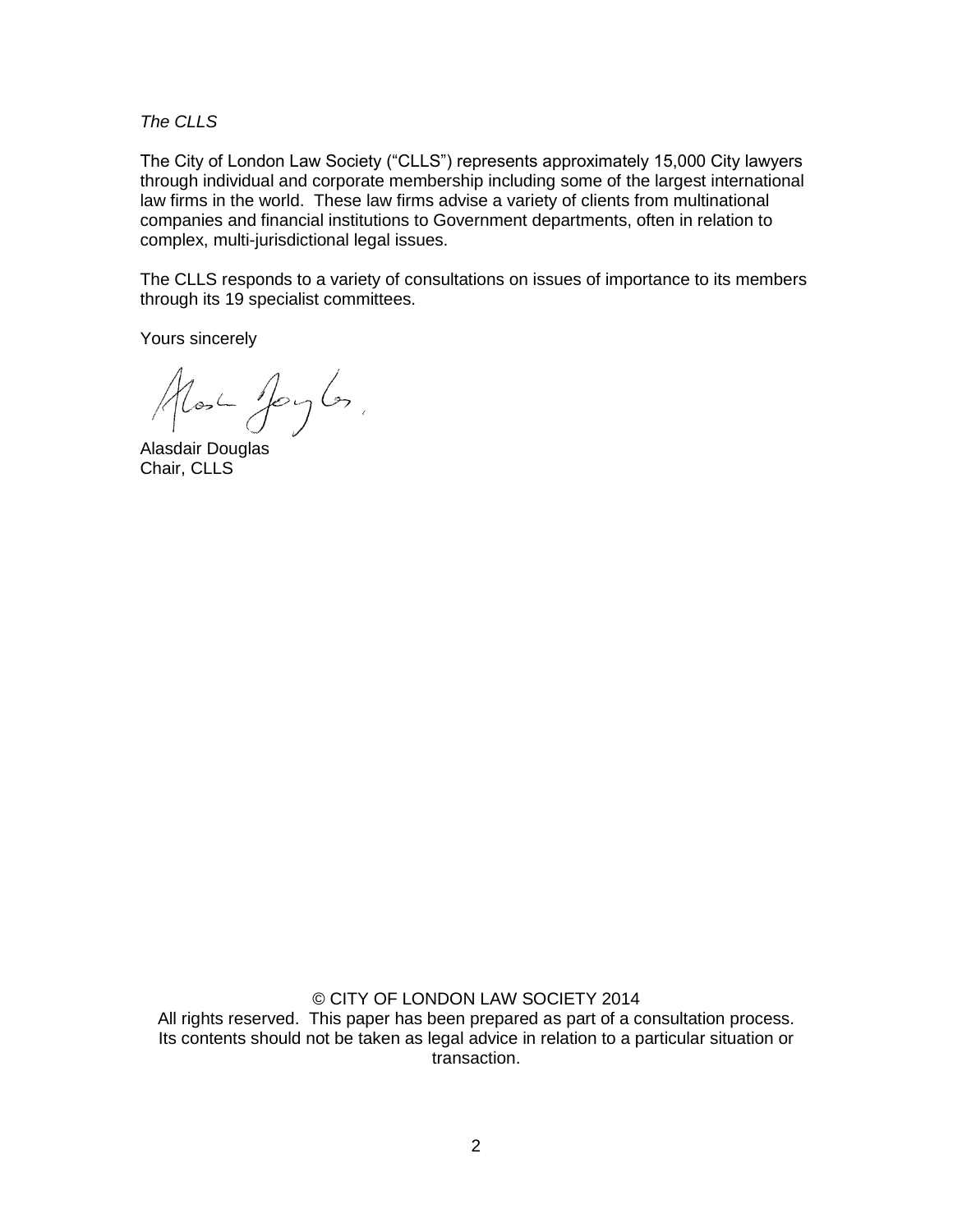# **THE CITY OF LONDON LAW SOCIETY FINANCIAL LAW COMMITTEE**

Individuals and firms represented on this Committee are as follows:

Ms. Dorothy Livingston (Herbert Smith Freehills LLP) (Chairman) (email: [Dorothy.Livingston@hsf.com,](mailto:Dorothy.Livingston@hsf.com) tel: 020 7466 2061)

Ms. P. Angell (Hogan Lovells International LLP)

R.J. Calnan (Norton Rose Fulbright LLP) (email: [richard.calnan@nortonrosefulbright.com](mailto:richard.calnan@nortonrosefulbright.com) , tel: 020 7444 3475)

- C. Cochrane (Clifford Chance LLP)
- J.W. Davies (Simmons & Simmons LLP)
- M. Dening (Sidley Austin LLP)
- D.P. Ereira (Linklaters LLP)
- M.N.R. Evans (Travers Smith LLP)
- A. McClean (Slaughter and May)
- J.R. Naccarato (CMS Cameron McKenna LLP)
- A. Newton (Freshfields Bruckhaus Deringer LLP)
- S. Roberts (Allen & Overy LLP)
- N. Swiss (Eversheds LLP)
- N.T. Ward (Ashurst LLP)
- P. Warner (Sullivan & Cromwell LLP)
- P.R. Wood (Allen & Overy LLP)(Emeritus)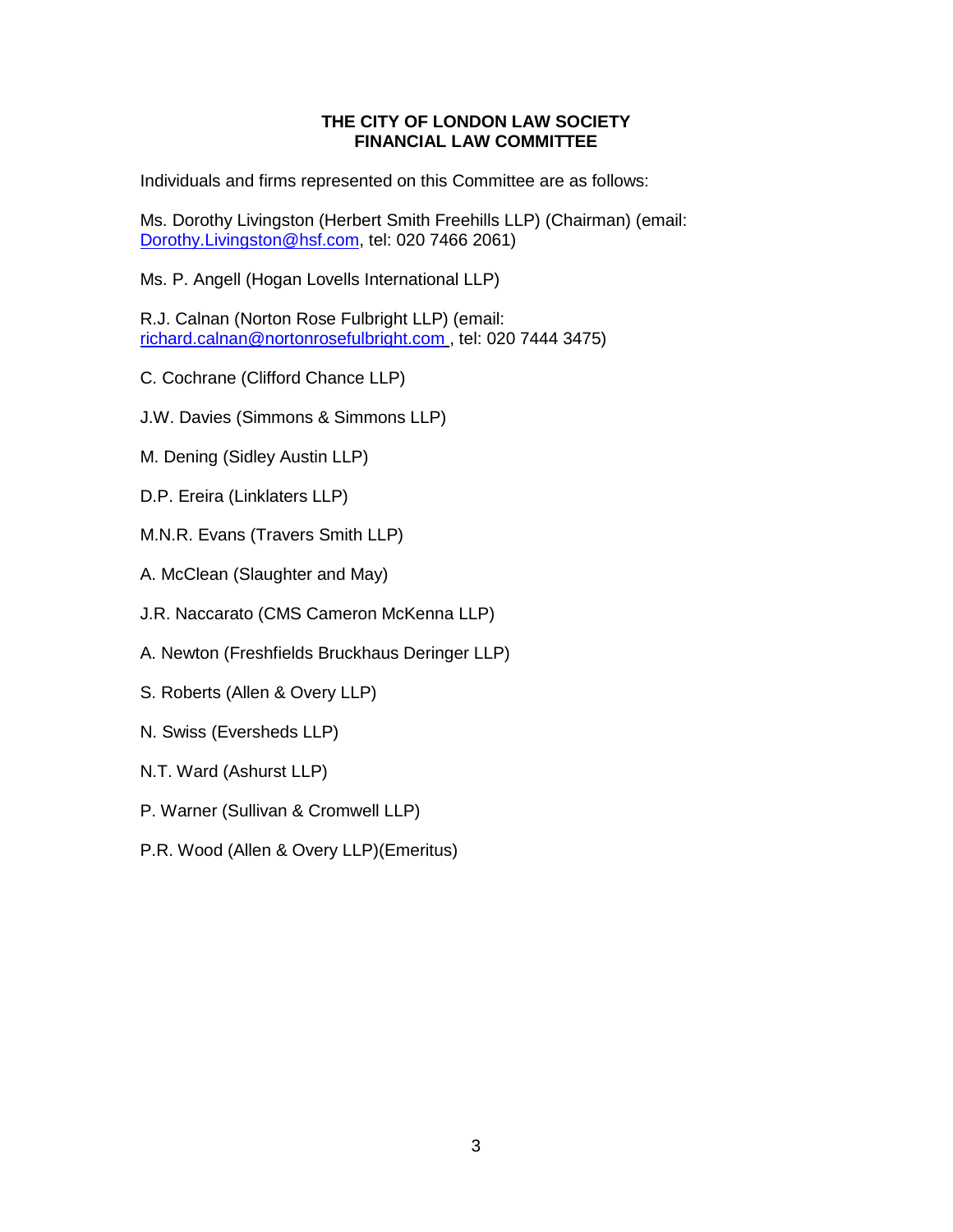#### **Annex "A"**

# **Implementation of the Cape Town Convention by the United Kingdom**

#### **Blue Sky issues**

- 1 There has been some disagreement and considerable debate as to how the ratification of the Cape Town Convention (the **Convention**) by the United Kingdom would affect the so called *Blue Sky* rule. As you know, the problem with the decision in *Blue Sky* is that, in order for a valid proprietary interest to be created over an aircraft in accordance with English law, the aircraft must be physically situated in England at the time of its creation. We do not need to repeat the arguments we have had about the interaction of the Convention and *Blue Sky* here but would note that the fact there was such an extensive discussion is indicative of the desirability of clarifying the question.
- 2 When deciding on the approach that we would propose to BIS, we were conscious that the secondary legislation that is being proposed to implement the Convention into the laws of the United Kingdom cannot be used:
	- (a) to amend existing law, except to the extent necessary to implement the Convention or to make it workable or to clarify the law; or
	- (b) to "improve" the Convention.
- 3 We believe that the secondary legislation could be used to define clearly the boundary between the sphere of application of the Convention and existing law, and, in so doing, it could help to mitigate the *Blue Sky* problem.
- 4 Under the Convention, an international interest can arise independently of other domestic laws. An international interest is created if the requirements of the Convention are complied with, even if it does not satisfy the requirements of any domestic law (such as the lex situs rule, notarisation, payment of duties etc..,). This is clear from the Official Commentary (see, for example, paragraphs 2.5, 2,18 and 2.41) but much of the debate we have been having relates to whether the Convention itself could be interpreted in this way.
- 5 Our concern is to ensure that the autonomous nature of an international interest is clear to a court interpreting the Convention. We want to avoid the possibility that a court might decide that, because a security agreement creates a right in rem, or proprietary right, over the aircraft, the *Blue Sky* decision should apply to it. We believe that the secondary legislation could be used to assure the primacy of the Convention, by clarifying that an international interest can arise autonomously under the terms of the Convention and constitute a proprietary interest or right in rem.
- 6 We would propose the following wording for the legislation: